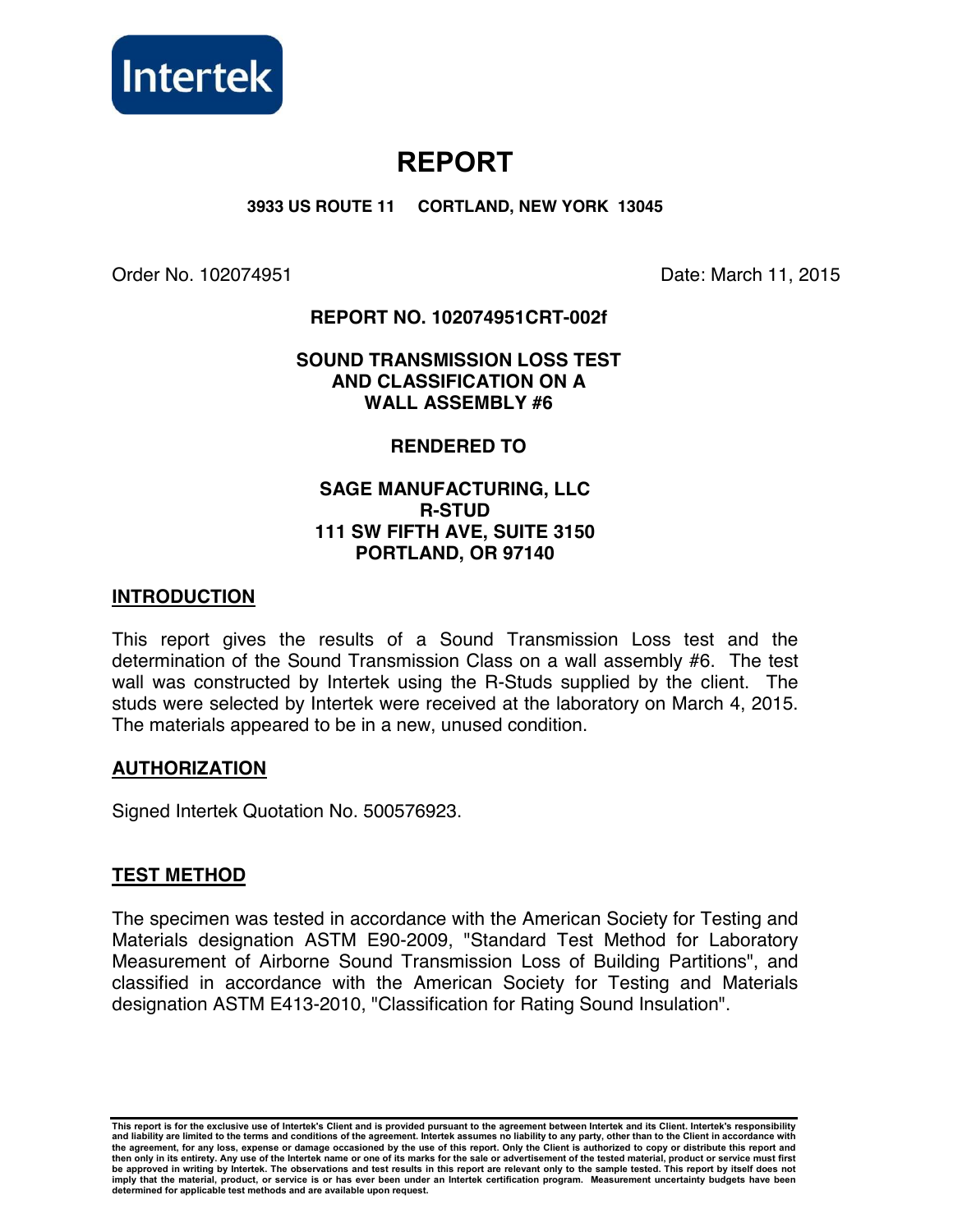

## **GENERAL**

The sound-insulating property of a partition element is expressed in terms of the sound transmission loss. The procedure for determining this quantity is to mount (and perimeter seal) the test specimen as a partition between two reverberation rooms. Sound is introduced in one of the rooms (the source room) and measurements are made of the noise reduction between source room (10,000 cu .ft.) and receiving room (16,640 cu. ft.). The rooms are so arranged and constructed that the only significant sound transmission between them is through the test specimen.

The test opening is constructed such that it is approximately one inch larger in size than the test specimen. The specimen is placed in the test opening an a half-inch bead of "DUX-SEAL", a dense, non-hardening, clay-like material, to isolate it from the supporting base. The space between the test specimen and the wall opening is sealed on both sides employing the same sealing material.

The purpose of the Sound Transmission Class (STC) is to provide a single figure rating that can be used for comparing the sound-insulating properties of partition elements used for general building design purposes. The higher the rating (STC) the greater the sound insulating properties of the partition.

## **DESCRIPTION OF TEST SPECIMEN**

The test specimen consisted of a metal stud wall section. The wall assembly measured 168 inches wide by 104 inches tall consisting of 3 5/8 inch metal R-Studs spaced 24 inches on center with one layer of 5/8 inch Type X drywall covering each side. The studs were attached to the top and bottom tracks on one side using 3/8 inch Type S pan head screws. The drywall was attached using Type S bugle head screws spaced 16 inches on center around the perimeter and 16 inches on center in the field. The wall cavities were filled with ROXUL SAFE'N'SOUND® insulation.

.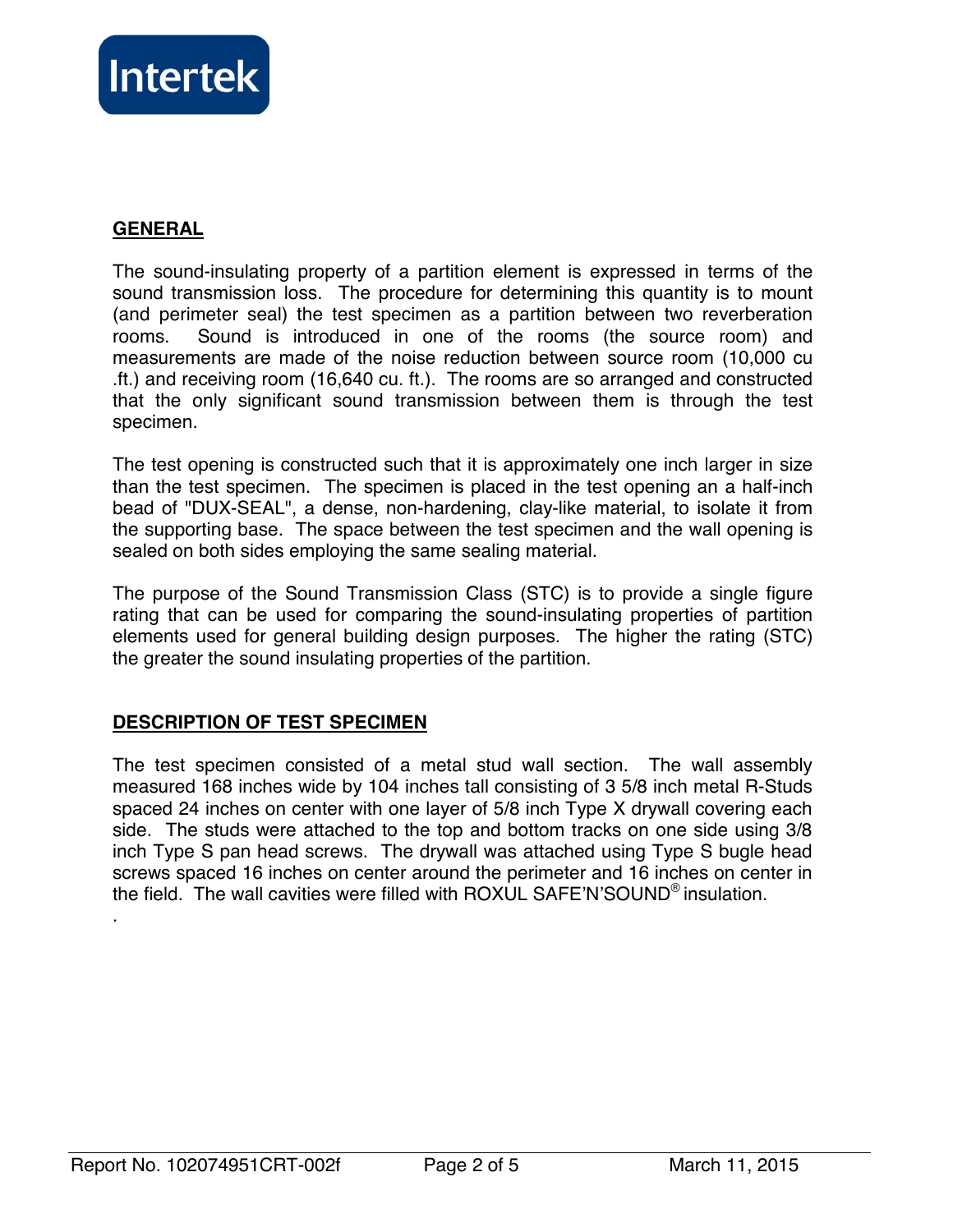

## **RESULTS OF TEST**

| 1/3 Octave Band<br><b>Center Frequency</b><br><u>Hz</u> | <b>Sound Transmission Loss in dB</b> |  |
|---------------------------------------------------------|--------------------------------------|--|
| 80                                                      | 11                                   |  |
| 100                                                     | 15                                   |  |
| 125                                                     | 26                                   |  |
| 160                                                     | 33                                   |  |
| 200                                                     | 39                                   |  |
| 250                                                     | 41                                   |  |
| 315                                                     | 45                                   |  |
| 400                                                     | 46                                   |  |
| 500                                                     | 50                                   |  |
| 630                                                     | 52                                   |  |
| 800                                                     | 55                                   |  |
| 1000                                                    | 57                                   |  |
| 1250                                                    | 59                                   |  |
| 1600                                                    | 58                                   |  |
| 2000                                                    | 50                                   |  |
| 2500                                                    | 47                                   |  |
| 3150                                                    | 53                                   |  |
| 4000                                                    | 57                                   |  |
| 5000                                                    | 60                                   |  |
| STC - Sound Transmission Class                          | 50                                   |  |

## **PRECISION**

For any pair of rooms and microphone system, the 95% confidence interval ∆ TL, for transmission loss must be less than the following.

| Range of                | <b>Transmission Loss</b><br>Uncertainty, dB |        |
|-------------------------|---------------------------------------------|--------|
| <b>One-Third Octave</b> |                                             |        |
| <b>Bands</b>            | Required                                    | Actual |
|                         |                                             |        |
| 125 and 160             | З                                           | <1.5   |
| 200 and 250             | 2                                           | < 1.5  |
| $315 - 4000$            |                                             | ا~     |
|                         |                                             |        |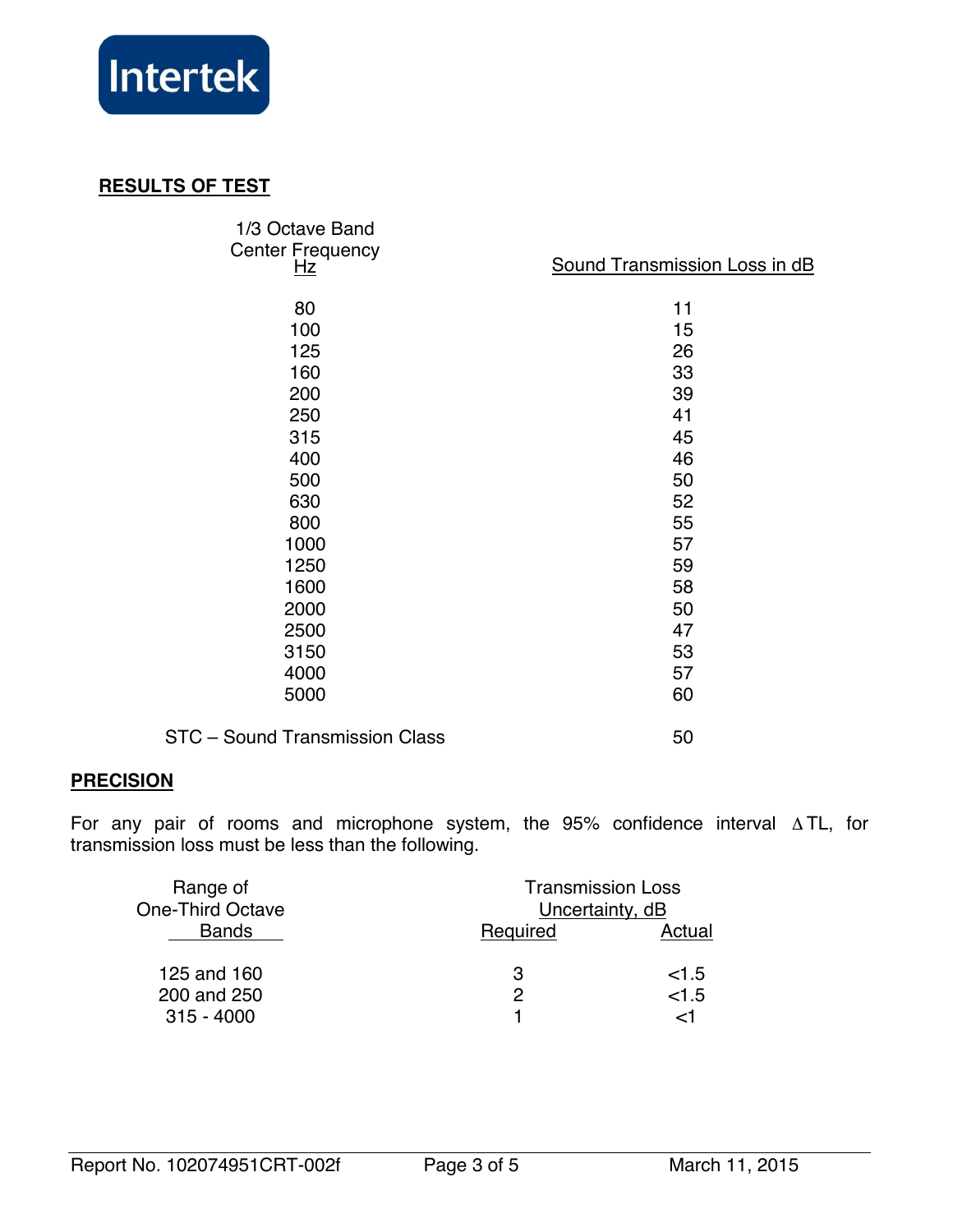

## **WALL ASSEMBLY #6**

**Sound Transmission Loss** 



**SAGE MANUFACTURING, LLC**